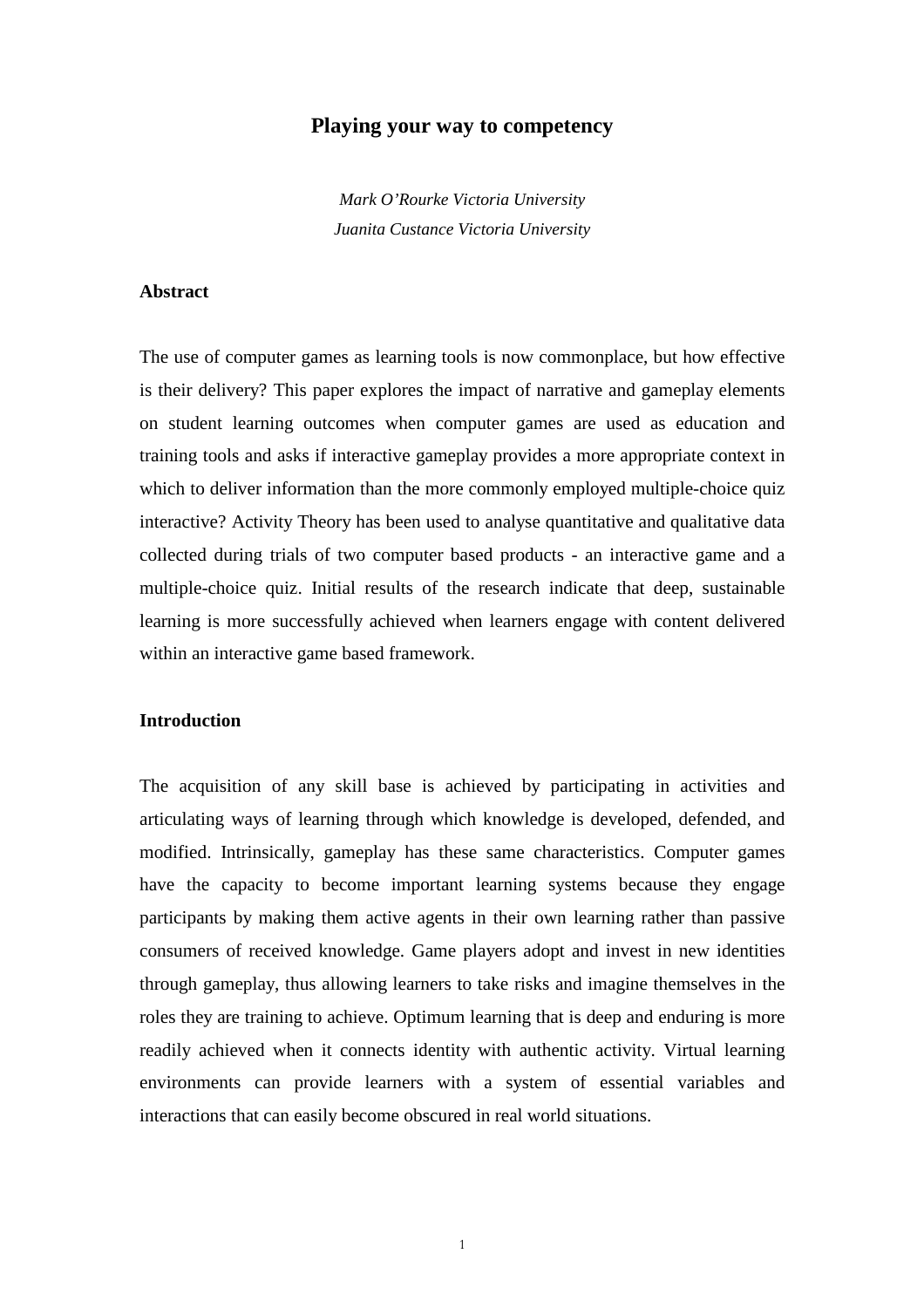The virtual environment or 'game space' has the potential to cultivate:

- a more intense and broadly based affinity group bonded through shared endeavour, goals, and practices and not through shared race, gender, ethnicity or culture identities;
- the leveraging of knowledge from other people and from various tools and technologies; and
- the fostering of networks with multi-layered forms of communication.

(Gee, 2003 pp.192-193).

Games have the capacity to engage learners in activities that involve interacting with a variety of social, psychological and physical channels. Process-driven pedagogical systems based on experiential learning provide a more durable model of skills acquisition than content-driven systems, which tend to promote surface learning with learners recalling facts in isolation (Gee, 2005). This paper compares the learning outcomes from two types of computer-based learning tools with differing levels of narrative and gameplay. The results show that the activity generated by process-driven systems creates deep learning environments in which key content elements become placed within existing conceptual structures and provide learners with more durable and transferable knowledge and skills.

## **Literature Review**

## *Activity Systems*

When using game-based products players concentrate their cognitive resources on game moves rather than content (Lindley, 2005). Does this user-focus on strategic gameplay affect learning outcomes? In order to investigate this question an activity framework has been adopted as both an analytic tool for evaluating complex Human Computer Interaction (HCI) systems (Engestrom, 2000) and as a learning system that takes account of the interactions between the various contradictory forces that produce learning outcomes (Engestrom, 1993; Squire, 2002).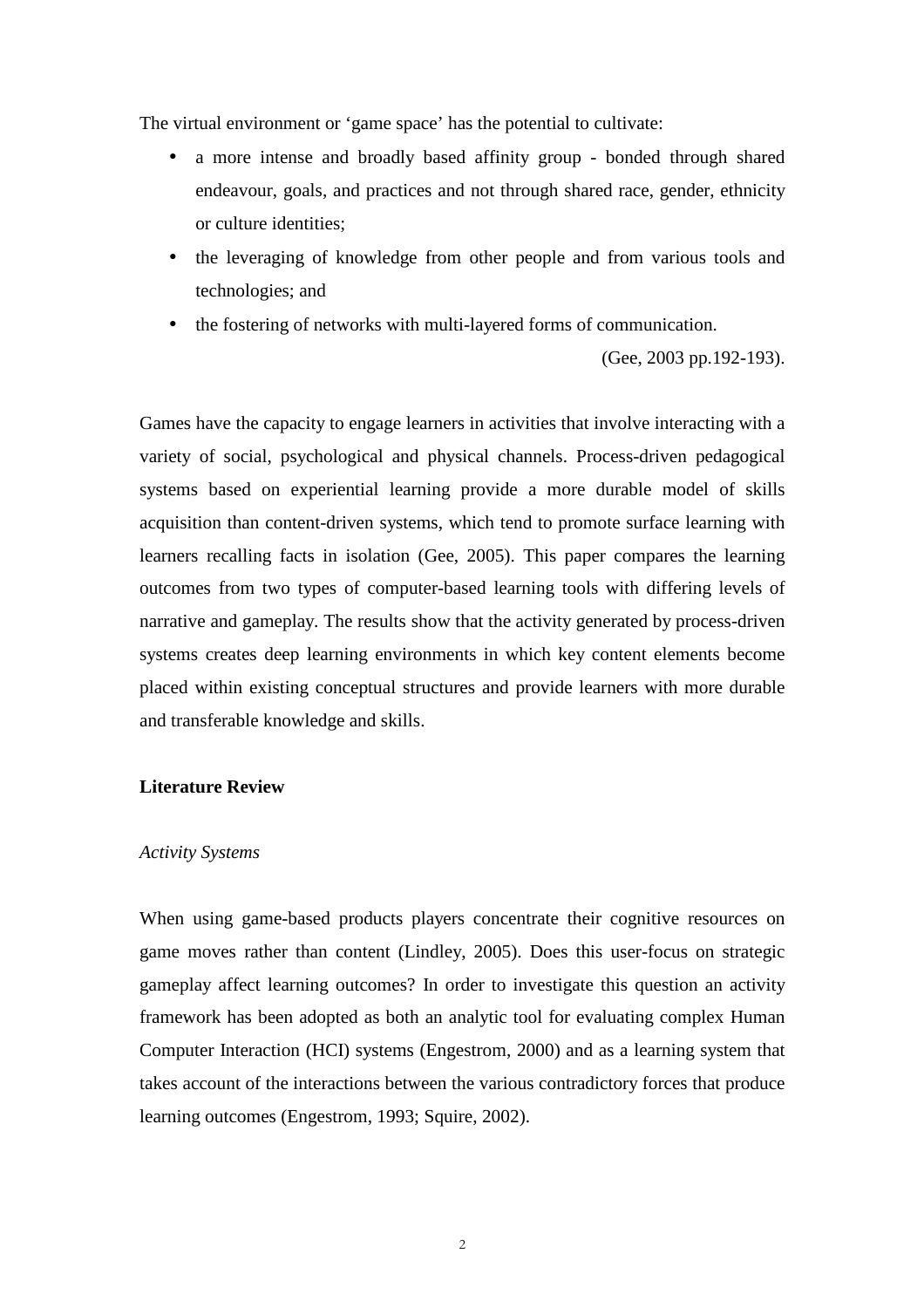Activity Theory provides a theoretical language for analysing the learning outcomes of training games. The Theory illustrates how the effectiveness of any learning system is dependant upon the interplay of subjects and objects (Leont'ev, 1978, Engestrom 1993) (see Fig. 1). Game players can be perceived as subjects, and the game world



**Figure1: ACTIVITY SYSTEM Based On Engestrom's Expanded Triangulation Of Activity** 

that they interact with, make decisions and effect changes in, is the objective culturalspecific environment. An Activity System allows for the interactions and consequent transformations of personal, social, cultural and technical elements within its boundaries (Squire, 2002). It represents the processes of learning as developmental transformations in the Vgotskian tradition, occurring through the interaction of contradictory variables within a dynamic system. This interplay of contradictions creates developmental transformations, which, in this case, are understood as learning outcomes. Activity Systems are capable of continual transformations, because any component's development will impact on the behaviour of other system components (Kaptelinin and Cole, 2002).

Activity theory also utilises the concept of the Zone of Proximal Development (ZPD)(Vygotsky, 1978), where the acquisition of new knowledge is dependant on its contextualisation with previous understandings and is scaffolded on pre-existing skills mediated by interaction with a tutor. Computer-aided learners must have an appropriate level of technical knowledge, as well as existing disciplinary and sociocultural understandings in order to develop their learning. As existing skills are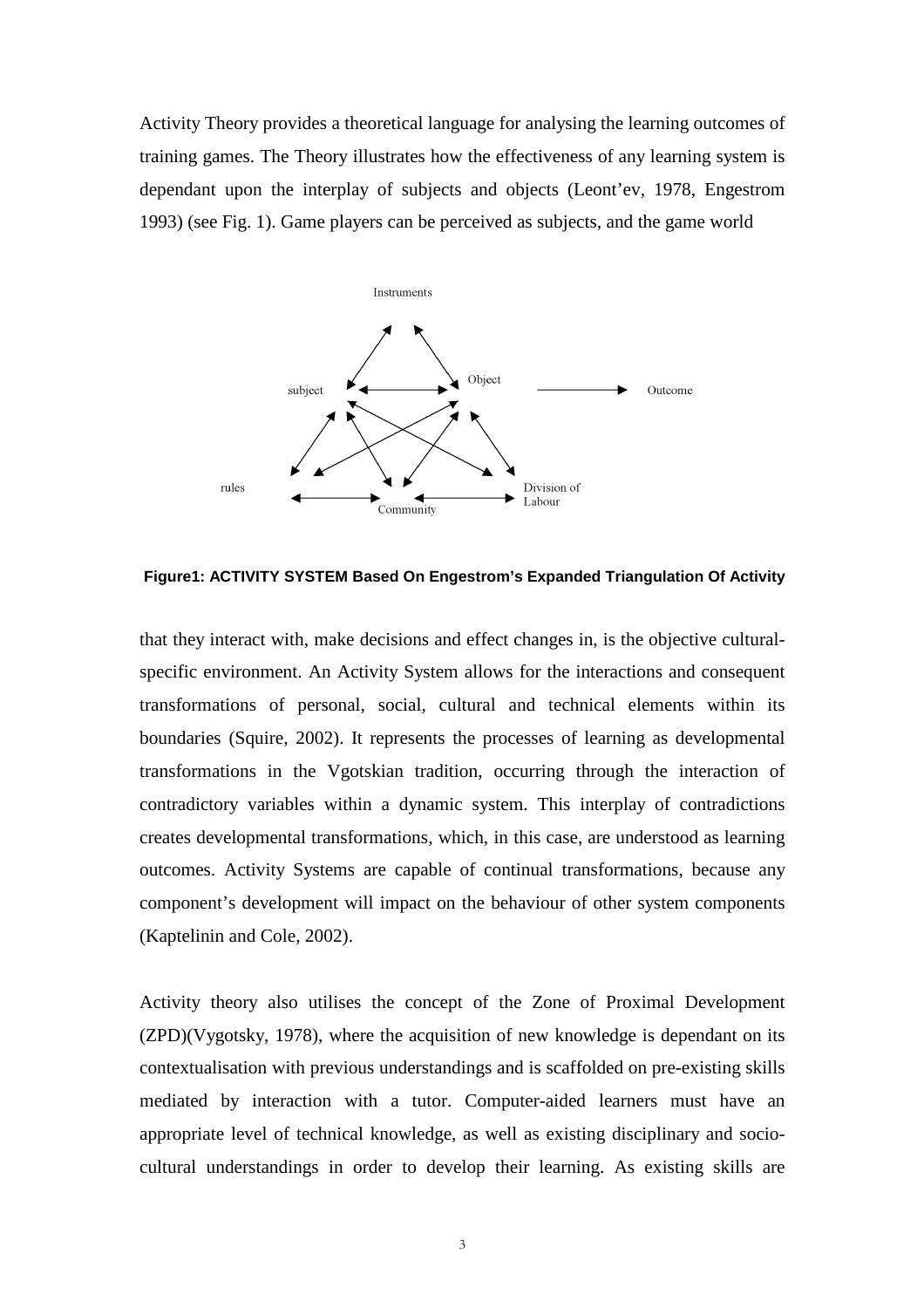required to scaffold new knowledge, learners and educators need to be games-literate in order for the delivery of learning activities via computer gameplay to be effective (see Fig. 2). Part of the difficulty games-based training products face in gaining acceptance is that the semantics, as well as the tools and actions, of gameplay can be unclear to the uninitiated. Educational developers, more skilled in traditional literacies, have accordingly marginalised computer game activities as 'timewasters' and playthings.



**Figure 2: ZPD Factors Considered In The Design Of Educational Computer Games** 

# *Deep Learning*

The activity phases of this research investigate whether deep learning is engaged by participation in game environments or if the substantial cognitive resources taken up by gameplay (Lindley, 2005) and the goal-focused orientation of computer games interferes with deep learning outcomes,

The rapid pace of technological and social change means that learners can no longer assume that specific skills will remain current. To achieve real competency learners must become capable of finding solutions to problems they have never encountered before. Deep learning is that which provides access to a series of skills and methods that equip learners to become effective problem solvers and information researchers, allowing knowledge to be adapted in new situations. The activity generated by process-driven systems creates deep learning environments in which key content elements can be placed within existing conceptual structures.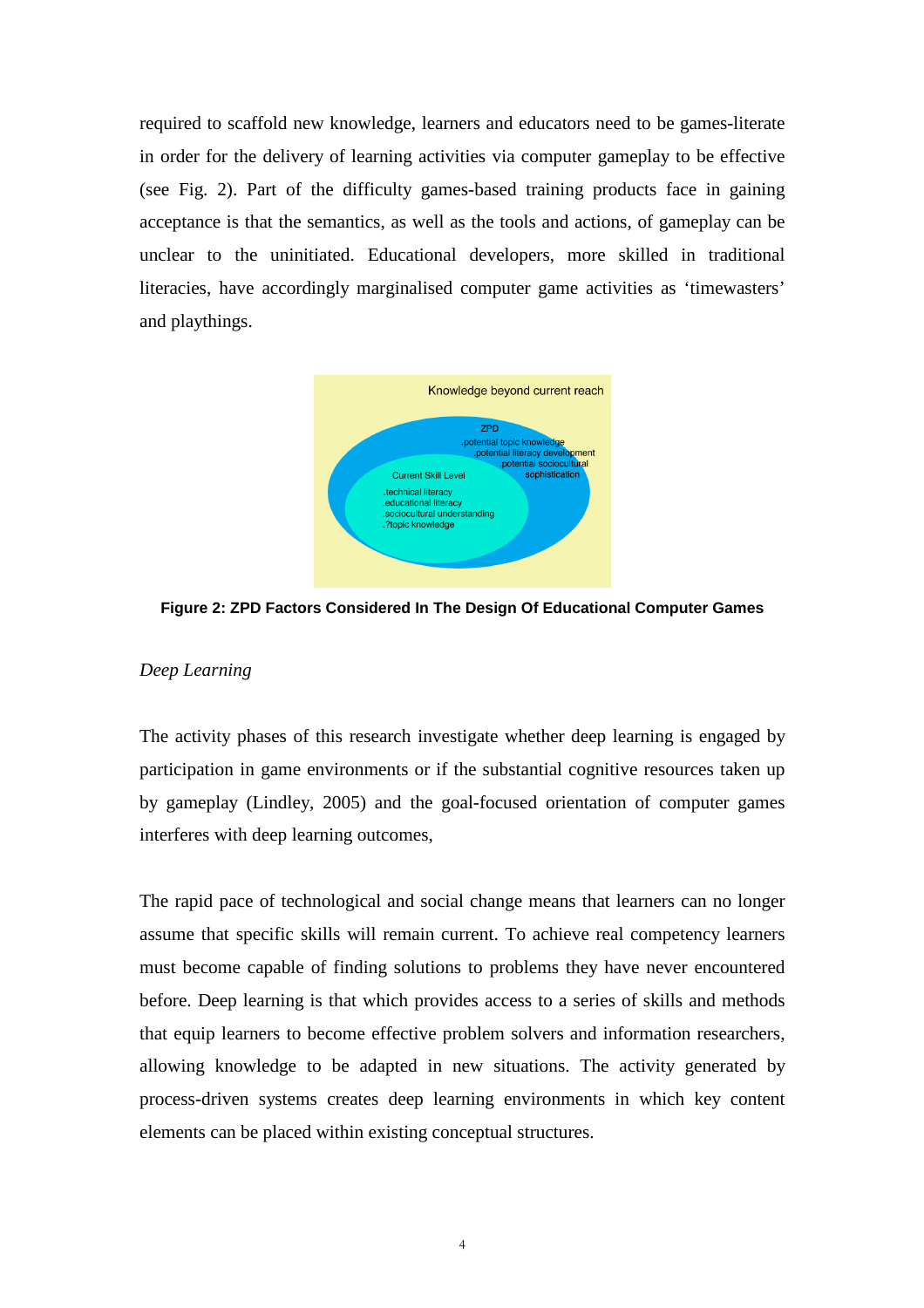In process-driven learning the subject's immersion in the Activity System creates deep, sustainable learning. Deep learning is accessed through engaging in activity that involves interacting with a variety of social, psychological and physical channels. The system is transformed by the knowledge that the learner brings to it, even as the learner is transformed by interacting within the system.

Squire (2002) conceptualised the Activity System as one where subjects' interactions with physical or abstract objects are mediated by both tools (such as concepts, physical tools, artefacts or resources), and cultural context and occur within communities with whom the subject shares transformation of the object and mediates activity through division of labour and shared norms and expectations. The distinctions between sustainable process-driven systems and short-term contentdependent learning become apparent when learning methods and outcomes are evaluated in this way.

## *Narrative in Games*

Although computer games are categorised as goal-orientated (Eskelinen, 2001), winning is often secondary to gameplay, especially when game moves (goal oriented actions in the game environment) are used as a way of exploring story. Gameplayers configure the game world by making decisions and taking actions. Game moves create narrative as much as the choice of a particular move is determined by the narrative's demands. Gameplay and narrative become components of the same semantic system. Gameplay moves with all their strategic and socio-cultural implications, become another component of the language through which narrative is constructed (Lindley, 2005) and can be undertaken as an interpretive as well as a configurative practice.

In entertainment games the constrained set of moves the player chooses from at any particular point of game play are commonly used for narrative purposes as well as providing player maneuverability. However, very few educational games contain this level of narrative sophistication.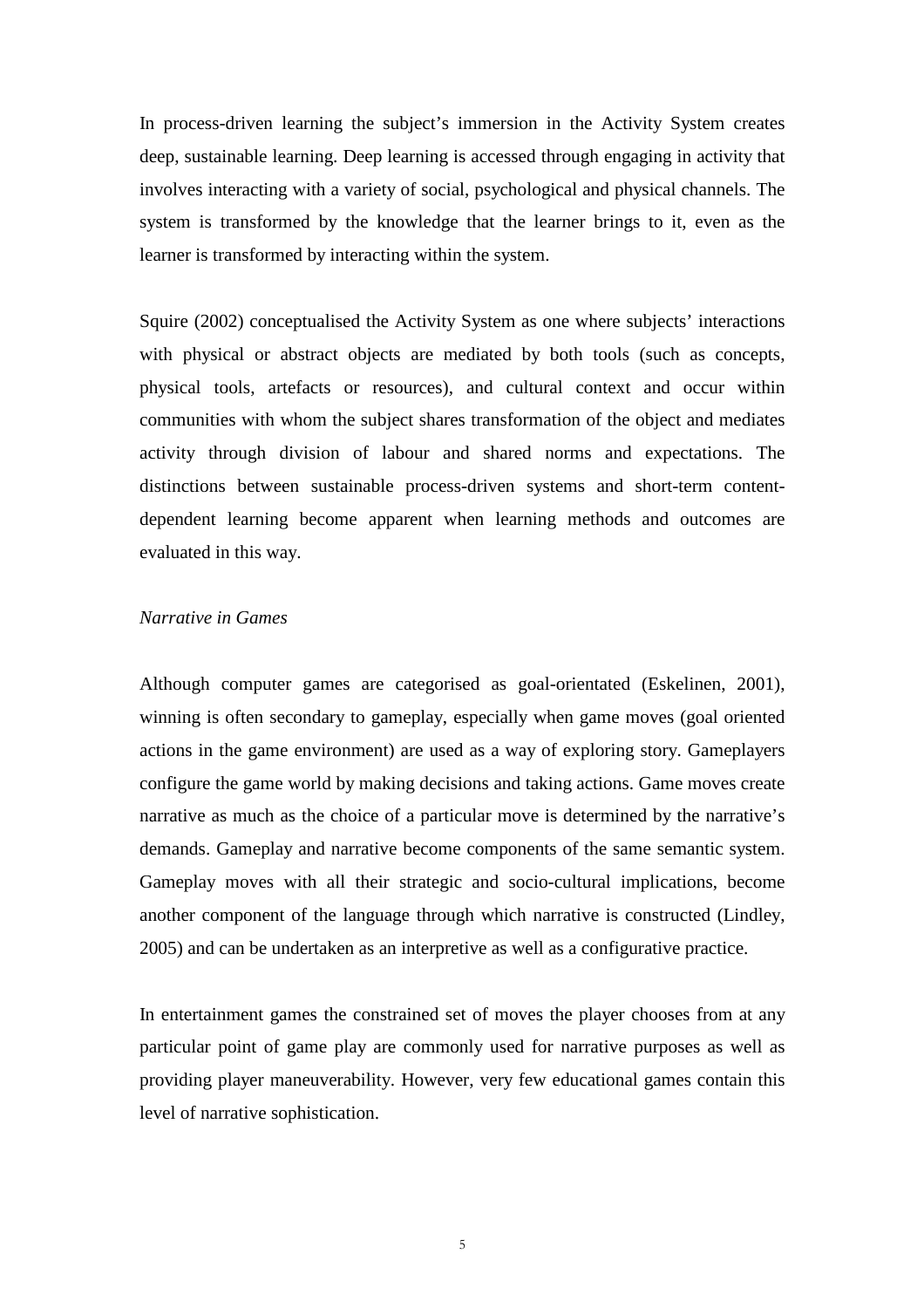Three game system semiotics: simulation, game, and narrative have been identified by Lindley (2005). Typically, education products have focussed on the game and some simulation elements. Anecdotal evidence suggests this is because educational developers believe learners might otherwise become lost in the narrative, concentrating their gameplay on achieving narrative-driven goals rather than on achieving the intended learning outcomes.

## *Fun in Games*

Gameplay and it's connection with fun is a component of the Activity System that defines the learning domain in this research. Papert (1998) has described 'hard fun' as the enjoyment had from mastering hard and complex gameplay. Fundamental to the success of games is player enjoyment. If players do not enjoy the game, they will not play the game. In the educational context there are additional player motivations (Qu and Johnson, 2005) which need to be measured and tracked– these include the learners' desire for attaining educational qualifications. Fun or enjoyment can be defined and analysed by many different models. These include transportation theory which describes immersive experience (Green, Brock and Kaufman, 2004); disposition theory which examines player attitudes and empathy towards characters and actions in the game (Nabi and Krcmar, 2004); attitude, which is affected by the players' intentions and previous experience (Nabi and Krcmar, 2004) and social situations and parameters have also been identified as impacting on player enjoyment (Denham, 2004). These theories define fun in terms of one specific aspect or concept. Sweetser and Wyeth (2005) propose a gameflow model which consolidates the interactions and contradictions among these theories; consisting of eight core elements: concentration, challenge, skills, control, goals, feedback, immersion and social.

## **Methodology**

This research involved students from the first and second years of the Advanced Diploma of Multimedia in the School of Creative Industries at Victoria University, Australia.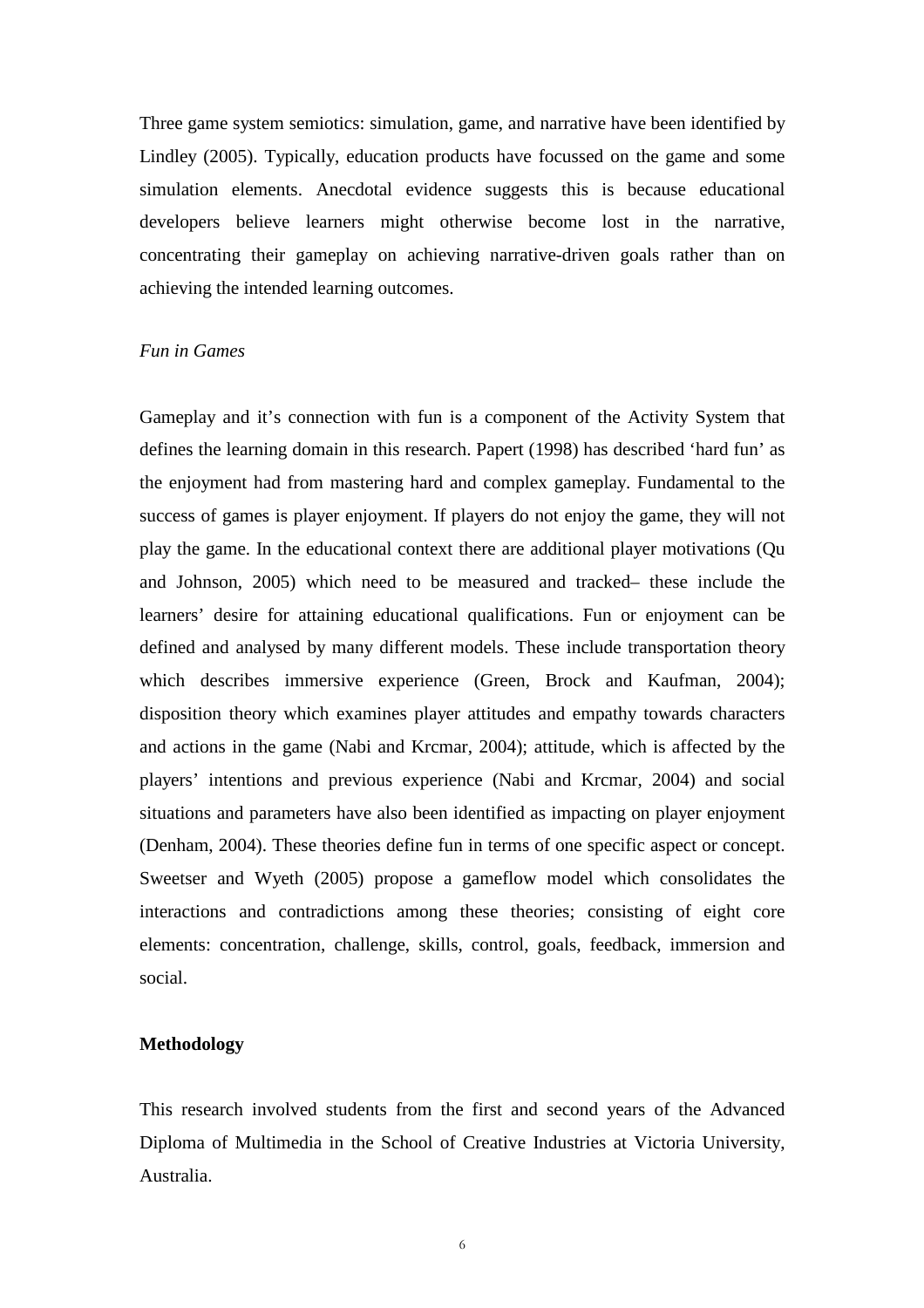The research was completed in five phases:

- 1. Sourcing and creation of research products
- 2. Product use
- 3. Focus group discussion
- 4.Administation of test
- 5. Analysis of data

All phases involved the application of the principles of Activity Theory and triangulation of data. The Activity System described in this paper (see Fig. 3) is based on Engestrom (2000) and Squire (2002).



**Figure 3: ACTIVITY SYSTEM for Bilby Project** 

In Phase 1, a game was sourced and a quiz was developed. The game was sourced from The Learning Federation, a federally funded educational game-development agency. Although simply constructed, *The Night of the Bilby* conforms to definitions of interactive narrative previously discussed by Frasca (2003), and Louchart and Aylett (2004). The second educational product, a traditional interactive quiz-type was then created to duplicate the factual content of the narrative game.

Quantitative and qualitative data were collected for this research during Phases 2, 3 and 4. Quantitative data were generated by subjects participating in one of two computer-based learning activities, the effectiveness of which was subsequently surveyed by the administration of a questionnaire consisting of multiple choice and open-ended questions. Qualitative data were collected during mediated focus group discussions and through observation of participants while they were undertaking the computer-based learning activities.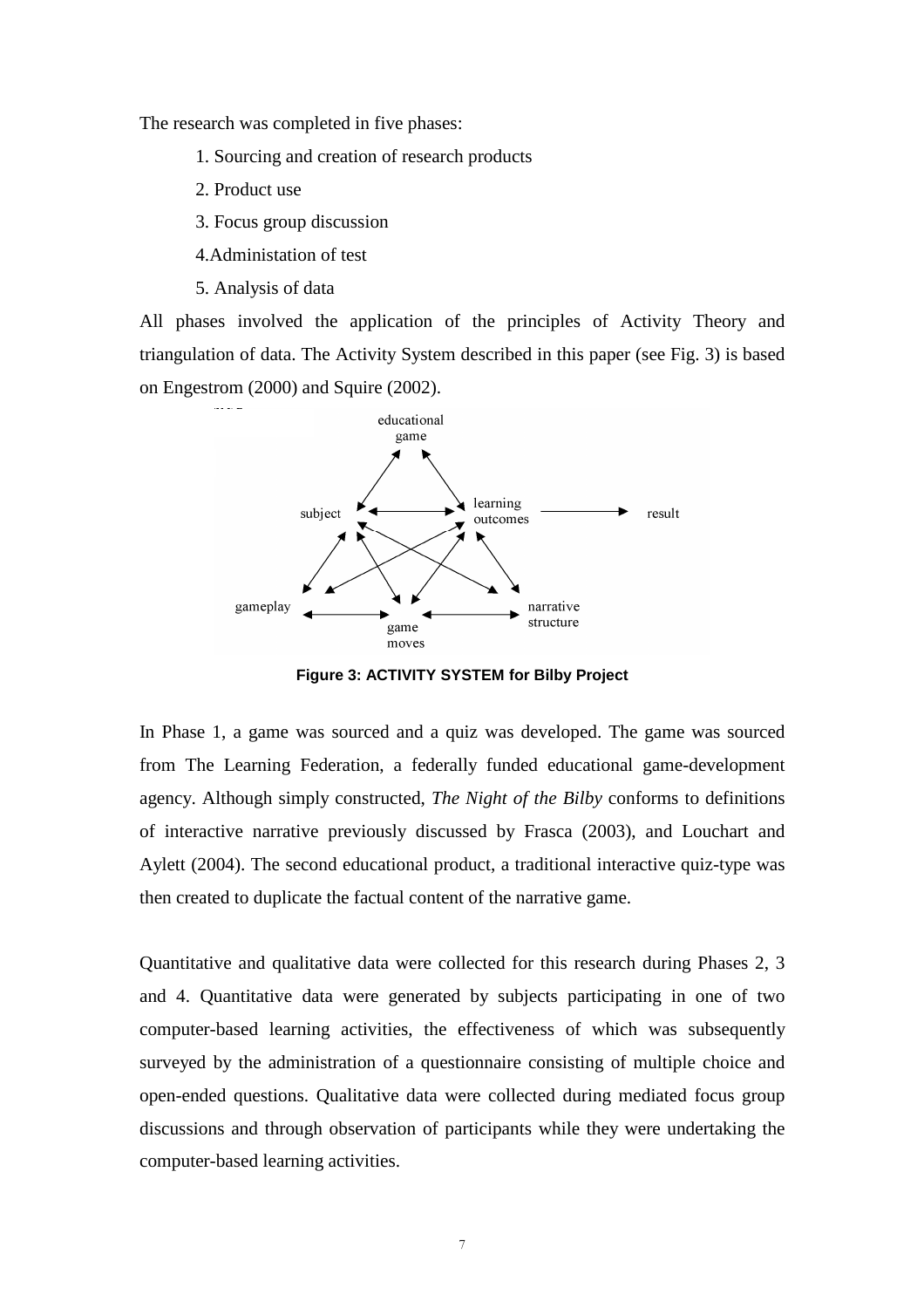The research was designed with attention to the interplay of secondary contradictions following Engestrom's (1993) classification of primary and secondary contradictions in Activity Systems; where primary contradictions are those that occur within a component of a system; and secondary contradictions are those that occur between components of a system, for example: subject and game moves; or learning outcomes, subject and narrative structure (see Fig 3). In Phase 2, two different games were played by two groups of participants. The Activity System allowed for three component variables between the two games: the gameplay; the narrative structure; and the game moves, the other components remaining the same for both products.

In order to track the behaviour of the system's contradictions and to reveal how the variable components both interact with and manifest as learning outcomes, this research adapted Kaptelinin and Nardi's, (1997) Activity Checklist during the activityfocussed data generation phase and in subsequent analysis, with key attention to:

- The structure of the user's activities how the gameplay facilitates /constrains successful learning outcomes;
- The structure of environment integration of game design with narrative elements, gameplay and game moves;
- The structure and dynamics of interaction –interaction with the information and transformation through the game to knowledge gained; and
- Development developmental transformation of components as a whole

## **Research design**

Two computer-based educational products, a game and a quiz, were administered between 18 subjects. Each product contains the same information about the behaviour and habitat of the Australian bilby, however, they present their information in differing ways. The products differ in their narrative content and in the sophistication of their interactivity. The interactive game has the user playing the role of a bilby searching for food, avoiding predators and eating enough during periods of nocturnal activity to qualify for the task of finding shelter before sunrise. The quiz delivers this same content as multiple-choice questions, and although there are many educational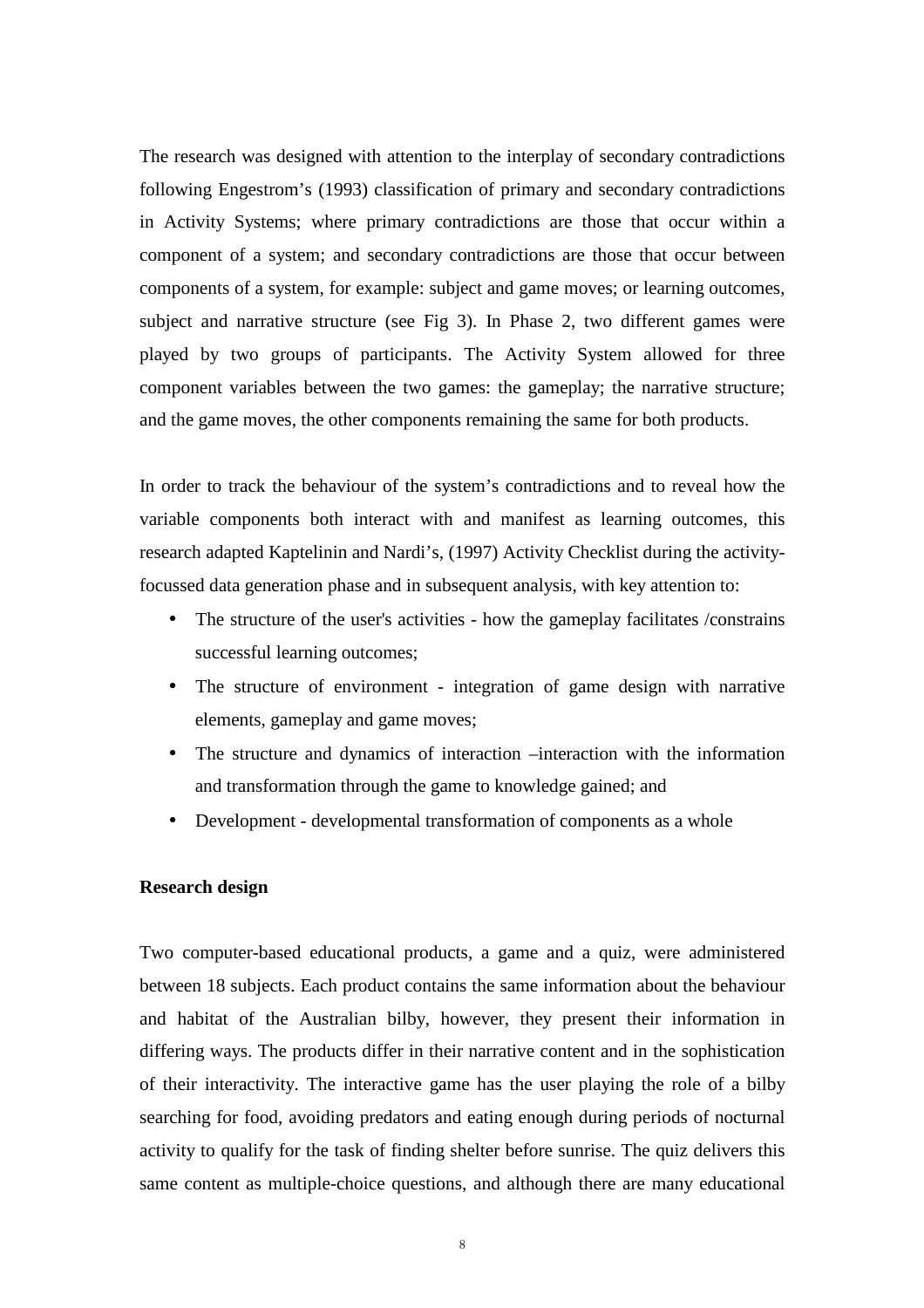products of this form being identified as 'games' there is limited interactivity and no narrative structure. The interactive game delivers information via gameplay with the pressure of achieving strategic goals in a limited time. Text-based information is delivered in response to user's actions during the game. The quiz is based on the content-driven, test-teach-test method of educational delivery. Players choose one of four responses to a given question and then click a button to check their answer. A correct response receives a congratulatory statement. Incorrect responses generate a statement explaining the correct answer.

Subjects were randomly divided into two groups, and were allocated either the quiz or the game to complete individually. Upon completion, subjects returned to their group and participated in a focused discussion on the positive and negative aspects of their experience. Subjects have had some experience analysing game-based products and were able to comment on user activity, the game environment, the level of interactivity, and interface design.

A test on bilby behaviour was subsequently administered to the two group approximately two hours after they had undertaken the game activity, with subjects identifying themselves as players of either the quiz or the game. Until this point subjects were unaware that they were to be tested on the games' factual content and at no time had the opportunity to use the version they had not previously played, to 'prepare' for the test or even discuss their experience undertaking the game or the quiz.

The test consisted of 8 questions relating to information delivered in both products. The results of this test constitute the quantitative data of this study, represented in Table 1.

Qualitative data were collected from the discussions of the two groups, the whole group discussion, and observation of subjects while engaged in the activity phase.

### **Findings and Discussion**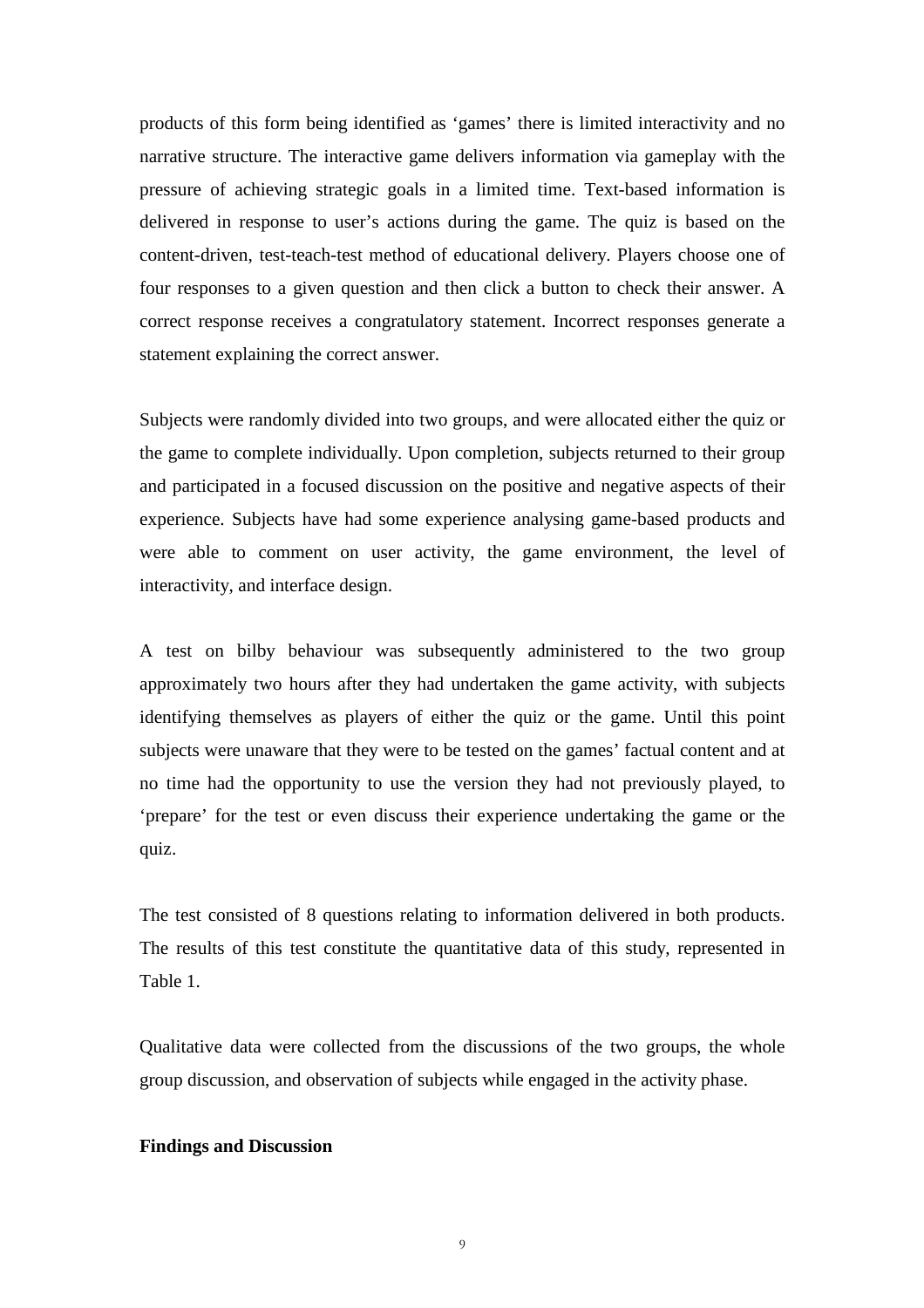A two-sample 2 tailed t-Test with unequal variance indicated a significance value of *p=0.016* (see Table 1). A 95% confidence interval analysis of the quantitative data shows a significantly greater proportion of correct answers in the test from subjects who played the game version over those who played the quiz.

| <b>TYPE</b>   |   | <b>MEAN</b> | <b>STD DEVIATION</b> |
|---------------|---|-------------|----------------------|
| Quiz          | 9 | 5.78        | 1.39                 |
| Game          | 9 | 7.22        | 0.67                 |
| <b>F</b> Test |   | $p=0.052$   |                      |
| T Test        |   | $P = 0.017$ |                      |

#### **Table 1 : Data set for answers on Bilby Test**

An F-Test indicates the variance in the score results for the two educational products were significantly different which indicates the requirement for considering heteroscedastic 2 sample unequal variance in the t-Test.

Qualitative data also reveals that the level of specific detail given in response to openended non-multiple choice questions by the players of the interactive game was far more comprehensive than those supplied by the quiz respondents.

The players of the interactive game also more frequently responded to questions in their own words, rather than reiterating auditory or textual information delivered in the game. This was a particularly interesting outcome given Lindley's (2005) conclusion that during gameplay, "the performance of game moves consumes most of a player's cognitive resources." and when compared with Scouller's (1996, 1998) findings that students use surface learning strategies when engaged in multiple-choice format activities.

The results obtained from this study show that, in spite of the fact that the same information was delivered, the different formats caused subjects to employ different strategies in order to complete each learning task. Since the multiple-choice tests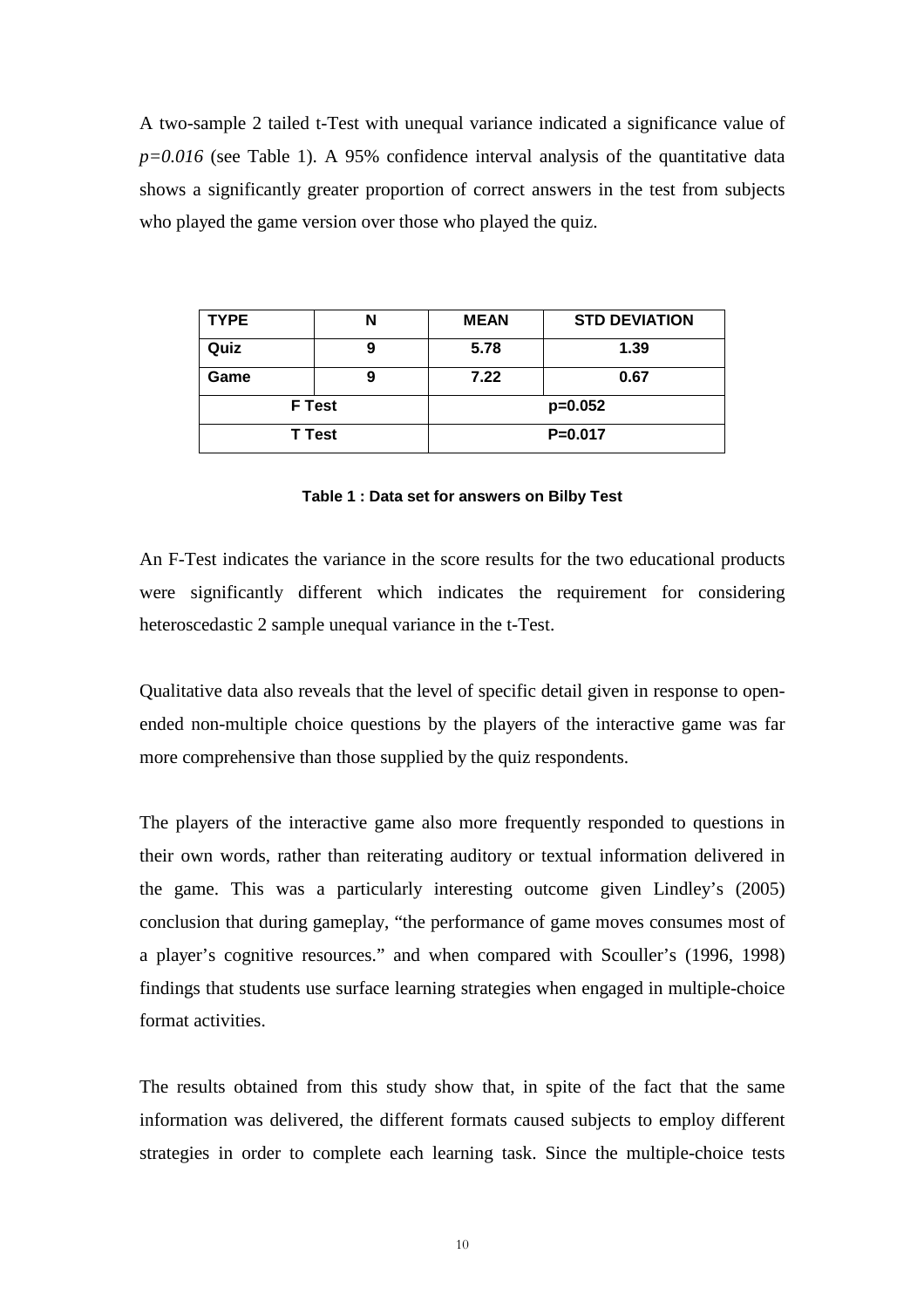required low-level cognitive processes, relying on memorisation and short term retention (Scouller, 1998), the improved retention of information in subjects playing the interactive game suggests that participating in narratological gameplay provides deeper, more sustainable learning and skills retention (Biggs, 1999). The secondary contradictions of the Activity System engaged in the use of the interactive game appear to effect learning outcomes because of their interaction with subjects' approaches to learning.

Interestingly, and in contradiction to the analysis, part of the qualitative data collected included negative comments recorded in focus group discussions, which indicated that participants thought the engaging gameplay in the game product distracted from learning information. One participant said that this version was "less educational" than multiple-choice quiz games. Subjects that played the interactive game indicated that it was enjoyable to play and observation of participants during Phase 2 indicated that this group were more engaged in the activity than the group undertaking the quiz. The participants playing the game version were more focused, intent on successfully playing the game and appeared to be having fun as well.

Users of the quiz version reported positive aspects as "no other distractions because of simple design" and "informative and full of interesting facts". Users of the interactive game described their version as "bright and fun" but called for "more text reinforcement".

Subjects playing the quiz version reported negative aspects including "insufficient feedback" and "no enticement to continue". However, the amount of informative factbased feedback was no greater in the game version than what these subjects experienced in the quiz. What did differ was that the information in the game was delivered throughout the game environment and reinforced by players having to revisit specific information in the gameplay.

In spite of the perception within groups that the quiz seemed to be more focused on delivery of information, and that the game version was fun and not so focused on learning; it is observed from this study that learning outcomes, as well as user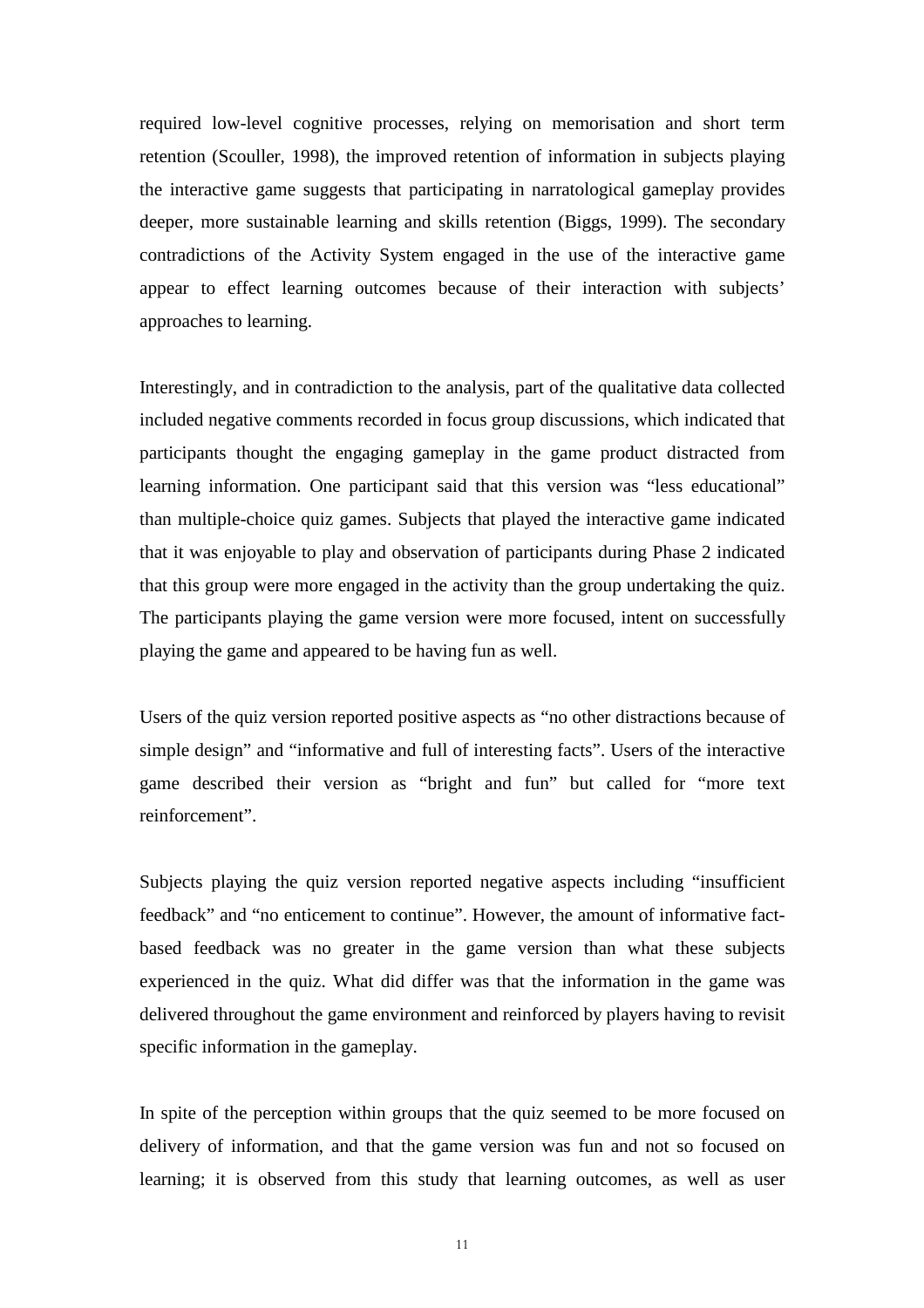engagement, are improved with the introduction of narrative elements and increased interactivity.

## **Conclusions**

Analysis of the learning outcomes in this study showed that by making computer based training tools more dynamic and narrative-driven the learning process was indeed enhanced. The interactive game proved to be a more effective educational tool than the quiz. These results indicate that in computer-aided training better learning outcomes can be achieved by designing products that require users to apply increased cognitive resources to the acquisition of information through gameplay within a narrative framework than through a focus on the target content. These findings were interestingly at odds with the perceptions of the study's participants who believed that engaging in gameplay would conflict with educational outcomes.

The study indicates that increased interactivity and narrative structure in educational games will improve learning outcomes. Integration of game environments and gameplay into learning products has the capacity to heighten engagement for users and foster deep learning. However, it should be noted that usability remains a crucial issue in the development of any multimedia product. The subjects of this study were technically proficient multimedia consumers. In an educational context designers must ensure that the skill level of the user matches the skill requirements of the game. However, as technical literacy in the general population increases we should expect to see basic game moves become part of the learner's standard literacy toolbox. Indeed in some demographics we should already assume that this is so.

The heightened level of engagement, and narrative ownership through gameplay opens possibilities for computer games to become unique tools for education and training. Over the past decade, computer games have become increasingly sophisticated with the release of more complex products that draw more heavily on concepts of immersive worlds, fictive blocks, interactive story and massive multiplayer online communities. The educational games sector should be seriously considering the further development and integration of these features as learning tools.

12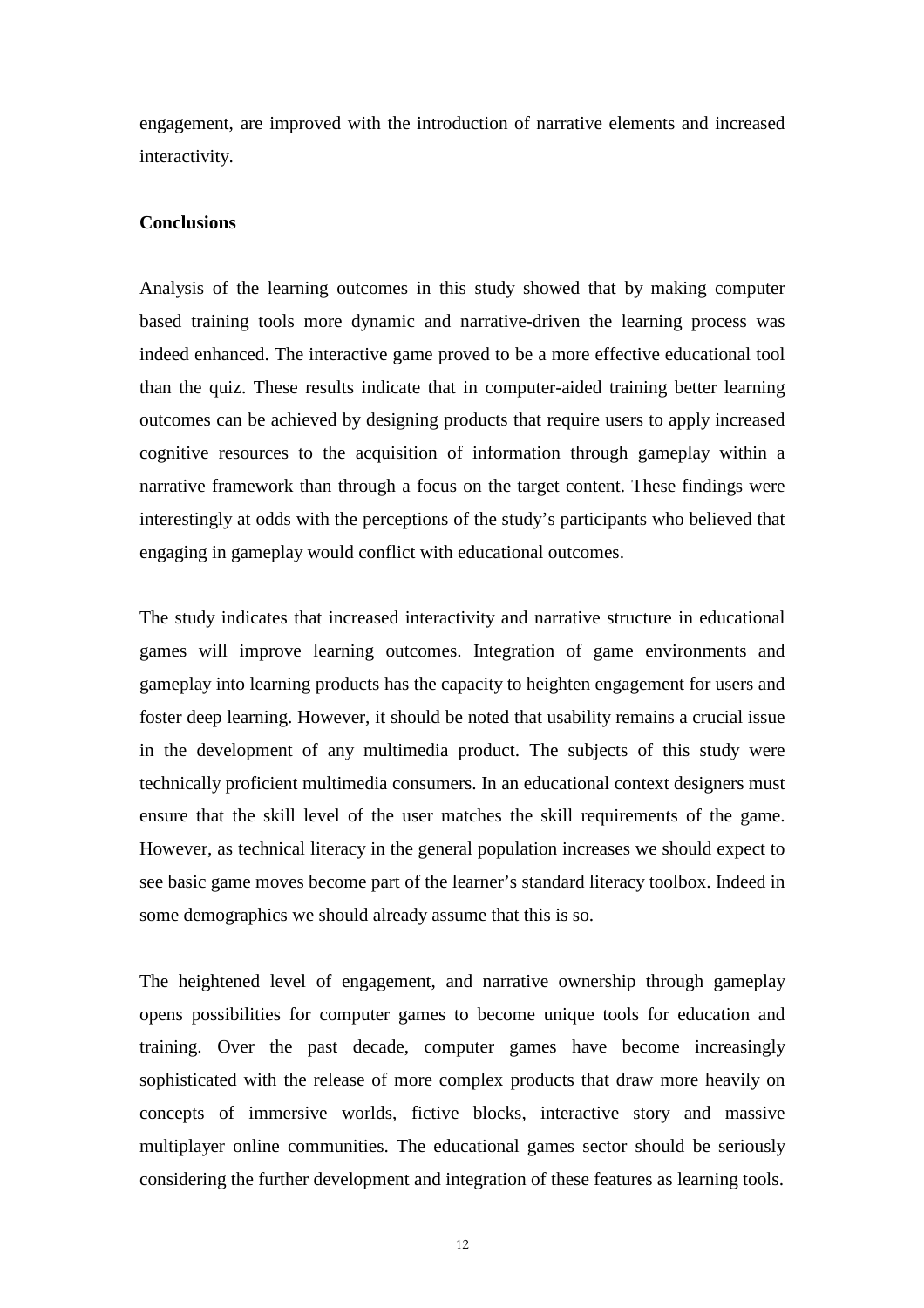This study explored the impact of narrative and gameplay elements on student learning outcomes when computer games are used as training tools. The promising initial results indicate that further investigation into the design and development of immersive training environments and an assessment of the optimal level of interactivity and complexity of game moves for satisfactory learning outcomes should occur. This study has indicated that deep learning is accessed by learners engaging with content matter within a games-based narrative context. This result suggests exciting possibilities for future collaborations between the VET sector and game design sectors.

### **References**

Aarseth, E. 1997 Cybertext: Perspectives on Ergodic Literature.: The Johns Hopkins University Press, Baltimore

Biggs, J. 1999. Teaching for Quality Learning at University: SRHE and Open University Press, Buckingham.

Engestrom, Y. 1993. Developmental studies of work as a testbench of activity theory: The case of primary care medical practice. In Chaiklin S& Lave J(Eds.) Understanding practice: Perspectives on activity and context. pp. 64-103. CUP. Cambridge, MA

Engestrom, Y. 2000. Activity Theory As A Framework For Analyzing And Redesigning Work. Ergonomics, Vol. 43, No. 7, pp. 960-974

Eskelinen, M. 2001. The Gaming Situation. The International Journal of Computer Games Research Vol 1, Issue 1. viewed Nov 2006 <http://www.gamestudies.org/0101/eskelinen/>

Frasca, G. 2003. Ludologists Love Stories Too: Notes from a debate that never took place. Digital Games Research Conference Level Up Proceedings, University of Utrecht. p 92

Gee, P G. 2005. Learning by Design: good video games as learning machines. E– Learning, Vol. 2, No. 1.

Gee, P G. 2003. What Video Games have to Teach us about Learning and Literacy. Palgrave Macmillan, New York.

Green, M., Brock, T., and Kaufman, G. 2004. Understanding media enjoyment: The role of transportation into narrative worlds. Communication Theory Vol.14, No.4, pp.311-32